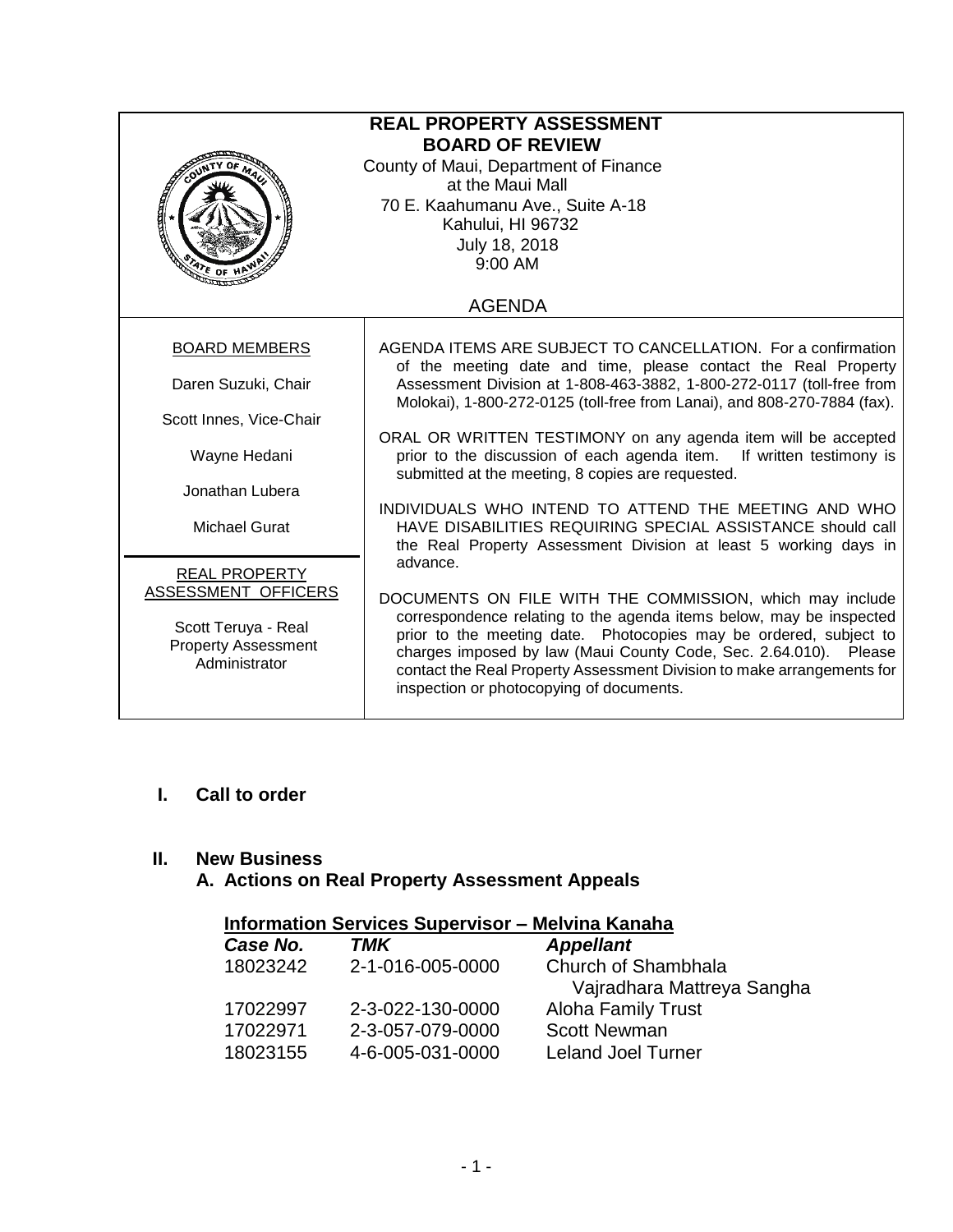# **Real Property Appraiser – Tammy Katsutani**

| Case No. | <b>TMK</b>       | <b>Appellant</b>               |
|----------|------------------|--------------------------------|
| 18023122 | 4-4-001-052-0021 | Nathan/Karen Schoepp           |
| 18023804 | 4-4-001-071-0008 | Irwin Guye Culver              |
| 18023366 | 4-4-001-071-0014 | <b>Anthony Gerard Federico</b> |
| 18023359 | 4-4-001-071-0015 | Maui Sands 715                 |
| 18023211 | 4-4-001-071-0019 | Carolan Family 2008 Trust      |
| 18023642 | 4-5-013-027-0041 | <b>Russ Enterprises Ltd</b>    |

## **Real Property Appraiser – Dreu DeCastro**

| <b>TMK</b>       | <b>Appellant</b>              |
|------------------|-------------------------------|
| 2-2-017-022-0000 | Jayson L Rosetes              |
| 2-2-021-003-0000 | Anne Kiyoko Masuda            |
| 2-3-012-063-0000 | Saverio Rodella               |
| 2-3-052-012-0000 | Timothy/Elizabeth Dick        |
| 2-3-062-035-0000 | Anne R Wehler                 |
| 3-8-001-199-0000 | Pa'ani Investors LLC          |
| 3-9-004-081-0088 | <b>Toussaint Family Trust</b> |
|                  |                               |

#### **Real Property Appraiser – James Kurokawa**

| <b>TMK</b>       | <b>Appellant</b>                    |
|------------------|-------------------------------------|
| 2-1-010-012-0000 | <b>Neil Felder</b>                  |
| 3-8-013-018-0038 | Michelle N Mersola                  |
| 3-8-014-001-0010 | Ronald/Dianne Rascia                |
| 3-8-014-004-0010 | Stephanie J Cleveland               |
| 3-8-014-016-0009 | <b>Bruce/Dorothy Morse</b>          |
| 3-8-014-022-0003 | Kevin/Collen Wienhoff               |
| 3-8-014-022-0030 | <b>Sheryl Lynne Saunders</b>        |
| 3-8-014-024-0040 | Norman Martin Johnson               |
| 3-9-001-075-0069 | <b>Marion Starr</b>                 |
| 3-9-004-023-0011 | Gary Rand Trust (2017)              |
| 3-9-004-023-0011 | Gary Rand Trust (2018)              |
| 3-9-005-010-0035 | Thomas/Rebecca Heydorff 2004 Fam Tr |
| 3-9-008-009-0004 | Leilani Kai Resort                  |
| 3-9-008-009-0005 | Leilani Kai Resort                  |
| 3-9-008-009-0006 | Leilani Kai Resort                  |
|                  |                                     |

# **Real Property Appraiser – Kari Stockwell**

| Case No. | TMK              | <b>Appellant</b>           |
|----------|------------------|----------------------------|
| 18023173 | 4-2-004-021-0011 | Cumberland Investments LLC |
| 18023400 | 4-2-004-021-0034 | GD Kapalua Holdings LLC    |
| 18023456 | 4-2-004-021-0063 | KH & BK LLC                |